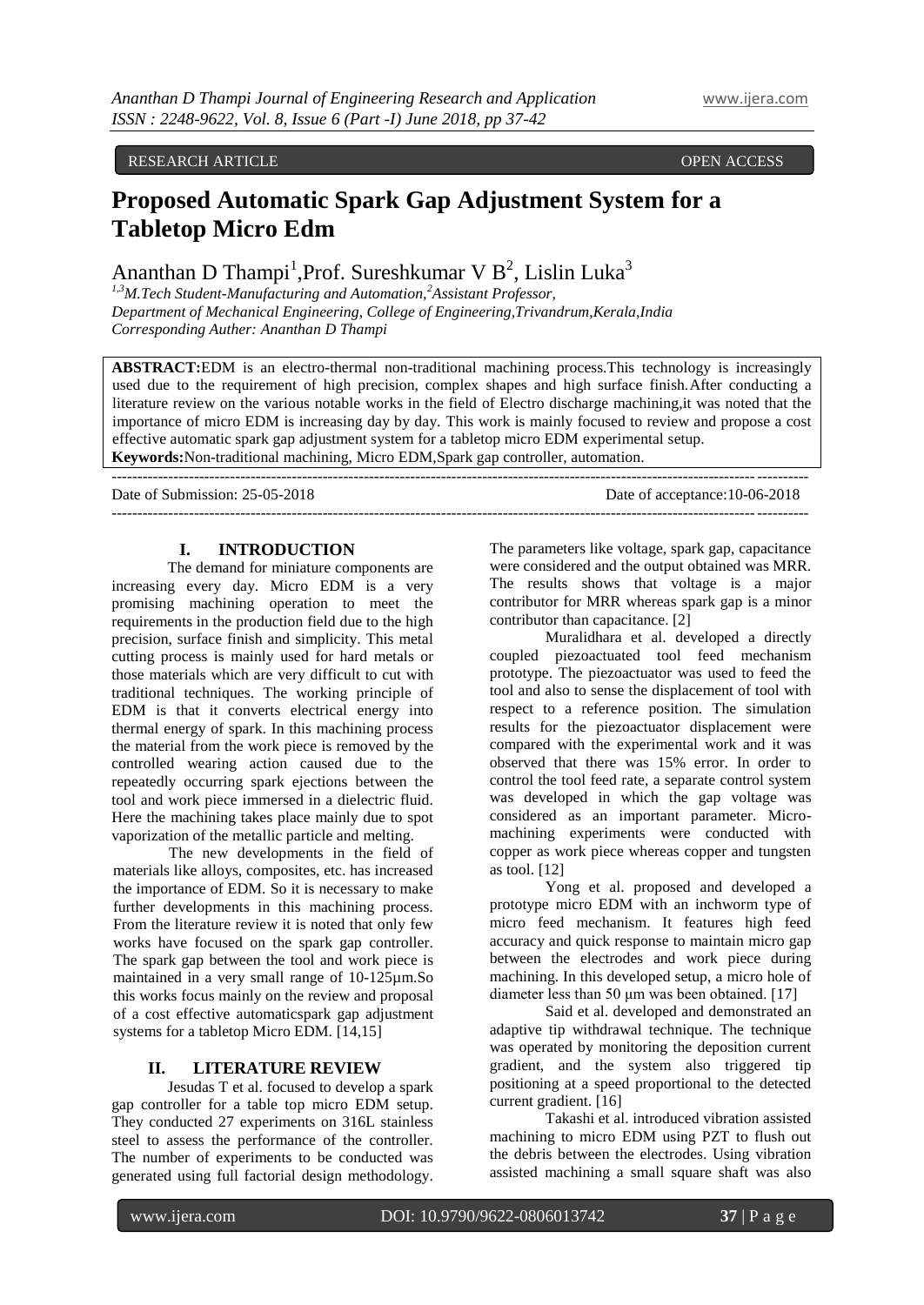fabricated. They concluded that the vibration assisted machining improves the machining stability and reduces machining time. [13]

Ashok Kumar et al. has done a work to machine EN-19 tool steel using a U shaped tubular copper electrode and internal flushing was implemented. The experimental design was done using Taguchi design approach with the help of minitab software. They have conducted 18 experiments and the results were in terms of MRR, TWR and OC. The main necessity while machining will be that MRR should be maximum and TWR should be minimum, so from the result obtained MRR increases with current but when the pulse on time increases the MRR will decrease and TWR also increases. When pulse on time was minimum 50µs, MRR was 4.634 mm3/min and TWR was 0.0016gm/min.[10]

P.S. Rao et al. has fabricated a table top EDM and the performance of the system was checked using copper and graphite as tool on mild steel, HSS work piece. The parameters that they varied were current, voltage, tool-work piece polarity. From the results of the work it was concluded that copper will provide better surface finish whereas graphite tool will provide higher depth of cut and MRR. The system fabricated can be improved by using a PLC. [8]

M.Mustafaiz Ahmad et al. investigated the effect of surface roughness of titanium grade 2 using a circular shaped copper tool in an already existing EDM system. The experiments were conducted by varying the process parameters like current, pulse on time, duty cycle and breakdown voltage under different levels. An L 18 OA was created based on taguchi's design .Minitab software 17 was used by them to analyze the results obtained and they partially validated the results experimentally. They concluded that the optimal condition for surface roughness on titanium grade 2 with copper electrode was 16A peak current, 100µs pulse on time, 12% duty cycle and 70V voltage.[1]

Arul Dassjames.D et al. studied about the emerging near dry wire cut EDM and then the experimental performance has been initially presented based on taguchi's design of experiments. The dielectric used is a mist of air and oxygen. They claim that it is a stable ecofriendly machining method to produce high degree of surface finish with considerable MRR. The significant parameters that were identified by taguchi for the near dry EDM were gap voltage, pulse width, pressure of air/oxygen mist and discharge current. The material chosen for the work was HSS-M2. The conclusion from the works was that good machining speed and surface finish was achieved in moderate air/oxygen mist pressure, so

as the velocity of dielectric medium increases the spark transfer between the tool and work piece will be restricted at maximum pressure and from the comparative study done, the MRR of oxygen mist near dry WEDM process is 20% higher than air mist dielectric medium but the surface finish of oxygen mist medium has 17.3% lower than the air mist dielectric medium in the near dry EDM. [3]

Jon Elson et al. in his machining page he has mentioned about an electrical circuit for EDM spark generation. The circuit is an RC type. [5]



**Fig 1.** Electrical circuit for a mini EDM system [5]

M.P.Jahan etal. studied the effect of operating parameters on machining characteristics. A micro EDM machining of AL2024 alloy was conducted under different operating parameters like capacitance, resistance, input voltage, spindle speed, gap control factor, gap feed rate and gap threshold voltage as a result, the results obtained were MRR, TWR, depth of cut and SR. It was found that when capacitance increases, the energy per pulse will be high and the crater formed will be large, thus MRR increases at higher values of capacitance which makes the surface finish poor. It is also observed that TWR decreases with increase in capacitance. [6]

Fuqiang Hu et al. in his work conducted a study on the effect of process parameters and tool material on machining characteristics. When voltage is increased the TWR increases gradually, this is mainly due to increase in the discharge energy with enlargement voltage and the explosive power of spark increases at the same time. When OCV is lower than a certain value, tool wear increases. The reason is that the spark gap will be small with decrease in OCV, which results in the difficulty to remove chip formed and will make it easy to form a secondary discharge. [11]

J. T. Gudmundsson et al. has done a study on the high power impulse magnetron sputtering discharge. From this work an Electric circuit diagram illustrating a pulse generator with a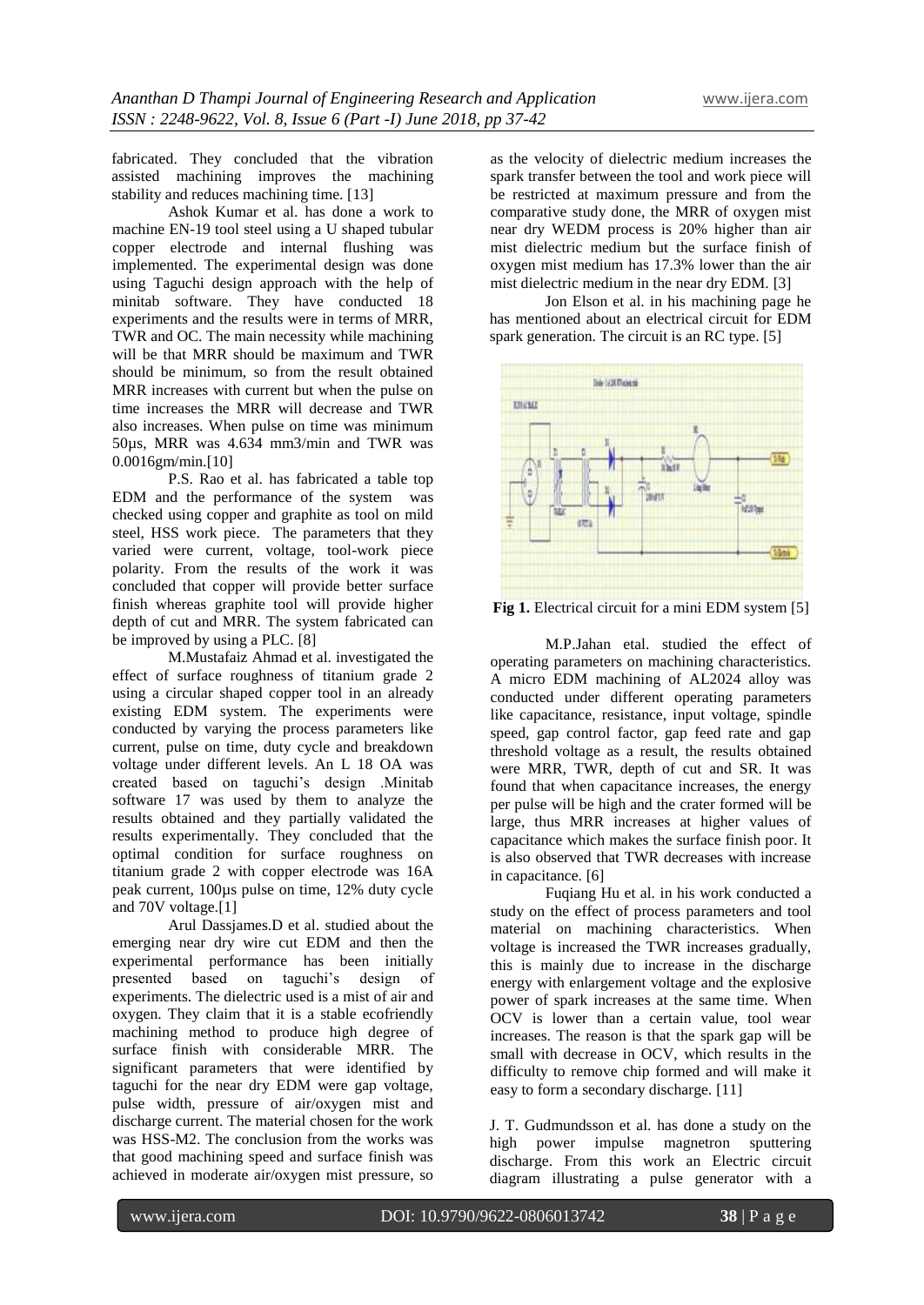preionizer was obtained. A dc power supply maintains a conventional dc magnetron discharge. The storage capacitor is charged through a thyristor switch from a charging circuit and a trigger circuit discharges the capacitor through another a thyristorswitch. This circuit is similar to the EDM spark generating circuit using IGBT.



**Fig. 2** Electrical circuit for pulse (spark) generation [9]

### **III. PROPOSED AUTOMATIC SPARK GAP ADJUSTMENT SYSTEM**

The spark gap between the tool and work piece have a very important role in the EDM process. The proper removal of material from the small spark gap is required to generate an accurate shape and size which can be only attained easily by controlling the spark gap. In the proposed system to automatically adjust the spark gap, a combination of mechanical, electrical and electronic systems are required.

The proposed mechanical part for the system is a screw and nut arrangement with a guide way as shown in fig. 3. When the screw is rotated by a stepper motor, the nut will be moving up and down so that a vertical displacement (movement along the Z axis) is obtained. The tool is attached to the nut with the help of an electrically insulated material. Therefore the tool moves along with the nut in the provided guide way. The container provided at the bottom of the mechanical frame of the system maintains the work piece in a submerged condition and the dielectric fluid can be circulated using a pump. The commonly available screw and nut is having a pitch of 1mm which can be used for this proposed mechanical system. The mechanical frame can be made of acrylic sheet so that the system can be made light weight and a tool holder need to be connected to the nut which can be made of PLA or any other electrically insulated material using a 3D printer.



**Fig. 3** Proposed Mechanical system



**Fig. 4** Proposed Electrical system controlled by Arduino Uno R3

The proposed electrical system controlled by a microcontroller is shown in fig. 4. In this circuit the microcontroller used is an **ARDUINO UNO R3** board. Arduinomicrocontroller has been selected because of its low cost and it is easily available. The inputs to the microcontroller and its purposes are the following:

- M/A when this toggle switch is ON the tool can be moved manually.
- $U$  when the M/A switch is ON then if this push button switch is pressed ON then the tool will move up a large distance.<sup>(200</sup> input pulse will be provided to the stepper motor as per the program).
- $SD$  when the M/A switch is ON then if this push button switch is pressed ON then the tool will move down only a small distance. (1 input pulse will be provided to the stepper motor as per the program).
- $SU -$  when the M/A switch is ON then if this push button switch is pressed ON then the tool will move up only a small distance. (1 input pulse will be provided to the stepper motor as per the program).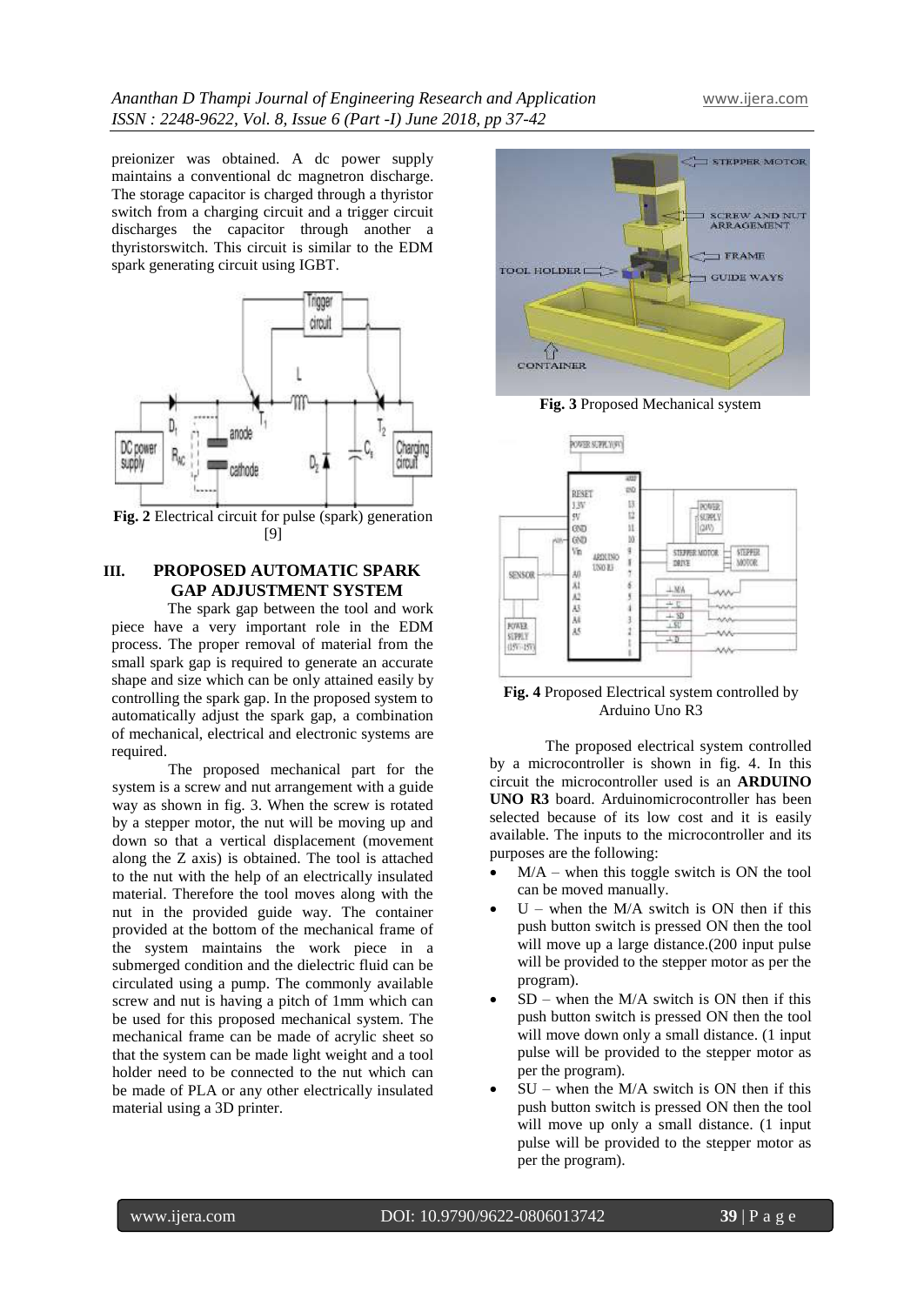- $D$  when the M/A switch is ON then if this push button switch is pressed ON then the tool will move down a large distance. (200 input pulse will be provided to the stepper motor).
- SENSOR when the M/A switch is ON then the highest value of voltage detected during spark erosion will be noted and saved in the program as gap voltage. When the M/A switch is OFF then the voltage value from the sensor and gap voltage saved will be compared and the tool will be moved up and down as per the instructions given in the Arduinoprogram. So the spark gap can be maintained automatically. The sensor that can be used is an LEM sensor which will give an analogue output signal and a voltage signal. It should have a response time of 7μs.(when an analogue signal is provided to the microcontroller if it is not working properly then use an Analogue Digital Converter to get a digital signal which can be provided to the microcontroller)

The output from the microcontroller will be provided to the stepper motor drive. The micro step configuration should be available up to 1/128. So that one step can be converted in to 128 micro steps. From the stepper motor drive the signal will be provided to the stepper motor. The stepper motor should have a low step angle of  $1.8<sup>0</sup>$  and the load acting on the motor will be very low because of the light weight of tool and tool holder and there is no cutting force.

So when we select a screw of 1mm pitch, it means that for  $360^0$  rotation, 1mm vertical displacement will take place. Therefore for  $1.8^0$ rotation, 0.005mm vertical displacement will be happening. When a micro stepping configuration of 1/128 is set, then the vertical displacement will be 0.04 micron with such a small vertical displacement we can easily adjust the spark gap of a Micro EDM.

The logic for automating the spark gap control is shown in fig. 5. The logic was generated in ARDUINO software. The working of the logical program is that initially the system will be in manual mode by switching ON the M/A toggle switch. During this time we can manually move the tool up and down using SU, SD, U, D Push button switches and the voltage between the tool and work piece is measured continuously and the highest value from the sensor will be saved as gap voltage. When a spark occurs the capacitor will be discharging so during that period the voltage will be high. So that voltage will be saved as gap voltage. After that the manual mode is turned OFF, then the system will be working automatically. So the gap voltage and sensor value is continuously compared.

- When the gap voltage is less than the sensor value, the tool needs to be moved forward.
- When the gap voltage is more than the sensor value, the tool needs to be moved backward.
- When the gap voltage is equal to the sensor value, the tool will stay in that position.

```
int manual = 5;
int up =4;
int down=1;
int stepup=2;
int stepdown=3;
int sensor = A0;
int gapvoltage = 0;
int sensorvalue = 0;
int dirpin = 8;
int steppin = 9;
void setup()
\mathcal{L}_{\mathcal{L}}// put your setup code here, to run once:
pinMode(manual, INPUT);
pinMode(up, INPUT);
pinMode(down, INPUT);
pinMode(stepup, INPUT);
pinMode(stepdown, INPUT);
pinMode(dirpin, OUTPUT);
```

```
<sup>1</sup>
void clockwise(int t)
\overline{A}digitalWrite(dirpin. LOW);
  for (int i=0:i< t:i++)\overline{A}digitalWrite(steppin, LOW);
    delay(1);digitalWrite(steppin, HIGH);
    delay(1);ł
\mathbf{1}void anticlockwise(int t)
\overline{A}digitalWrite(dirpin, HIGH);
  for (int i=0; i < t; i++)\overline{A}digitalWrite(steppin, LOW);
    delav(1);
    digitalWrite(steppin, HIGH);
    delay(1);-1
ł
```
pinMode(steppin, OUTPUT);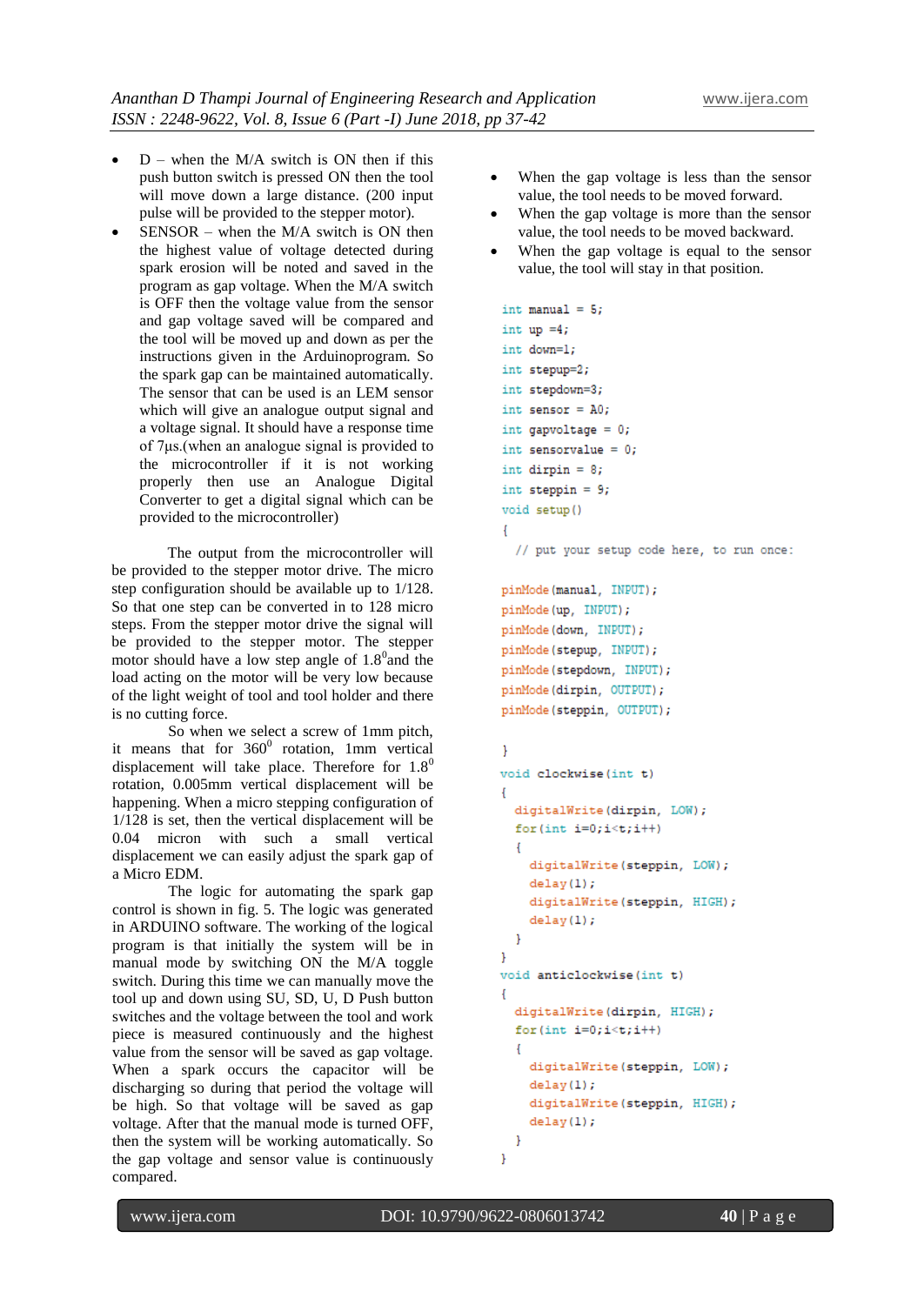```
void loop()
```

```
Ŧ.
 sensorvalue = analogRead(sensor);if (manual == HIGH)\mathbf{I}if (stepdown == HIGH)
   \overline{A}anticlockwise(1);
   J.
   if (stepup ==HIGH)
   \overline{A}clockwise(1);
   \mathbf{r}if (down == HIGH)\overline{A}anticlockwise(200);
   \mathbf{r}if (up == HIGH)\mathbf{f}clockwise(200);
   \mathbf{F}if(sensorvalue>gapvoltage)
   \mathbf{f}gapvoltage=sensorvalue;
   -1
  \mathcal{F}else
 \mathbf{f}if(gapvoltage>sensorvalue)
   \overline{A}clockwise(1);\mathbf{r}if(gapvoltage<sensorvalue)
   \overline{A}anticlockwise(1);
   \mathbf{1}\mathbf{r}J.
```
**Fig. 5** Arduino logic for controlling spark gap

#### **1.1. COST ESTIMATION OF THE PROPOSED SYSTEM**

- The Mechanical structure consisting of framecontainer, tool holder, lead screw-nut and guide way  $=$  Rs.3000
- $Sensor = Rs.3000$
- Arduino UNO R3 board =  $Rs.500$
- Stepper motor  $=$  Rs.1000
- Stepper motor drive = 7000
- Power supply  $=$  Rs.1500
- $Miscellaneous = Rs.4000$

 $TOTAL = Rs.20000$ 

#### **IV. CONCLUSION**

In this paper, a review was conducted based on the few notable works done in the field of EDM and the paper focused mainly on the spark

gap controller for a tabletop Micro EDM. The proposed automatic spark gap adjustment system can be fabricated cost effectively compared to the commercially available system.

#### **REFERENCES**

- [1]. M.Mustafaiz Ahmad, A Parametric Experimental Design Study of EDM Process Parameters in Machining of Titanium Grade 2,International Journal of Aerospace and Mechanical Engineering Volume 3, August 2016.
- [2]. Jesudas T, Arunachalam RM, Development and Performance study of Spark gap Controller for Table Top Micro-EDM,Asian Journal of Research in Social Sciences and Humanities Vol. 6, No. 3, March 2016,pp.145-155.(ISSN 2249-7315).
- [3]. Arul Dassjames.D, Experimental Study of Eco-friendly Wire-Cut Electrical Discharge Machining Processes, International Journal of Innovative Research in Science, Engineering and TechnologyVol. 5, Issue 1, Januray 2016.
- [4]. Trupti G. Raut,A Review on Optimization of Machining Parameters in EDM, International Journal of Innovative Research in Science, Engineering and Technology,Vol. 4, Issue 3, March 2015.
- [5]. Jon Elson's Machining Page
- [6]. M.P.JahanPegahKakavand, E.L.M. Kwang, M.Rahman, Y.S.Wong, 2014, An Experimental invesigation into the micro electric Discharge machining behviour of Aluminium alloy (AA 2024) , Int. J AdvManuf Technology.
- [7]. Sreenivasa Rao M,Review on Wire-Cut EDM Process, International Journal of Advanced Trends in Computer Science and Engineering, Vol.2 , No.6,Pg: 12-17 (2013).
- [8]. P.S. Rao, Performance of a Low Cost Tabletop Die Sinker Electric Discharge Machining [EDM] Unit, International Journal of Modern Engineering Research, Vol.2, Issue.3, May June 2012 pp-1320- 1325.
- [9]. J. T. Gudmundsson, N. Brenning, Daniel Lundin and Ulf Helmersson, High power impulse magnetron sputtering discharge (2012), Journal of Vacuum Science & Technology. A Vacuum Surfaces and Films, (30), 030801.
- [10]. Ashok Kumar, Experimental Investigation of Machine parameters For EDM Using U shaped electrode of EN-19 tool steel,